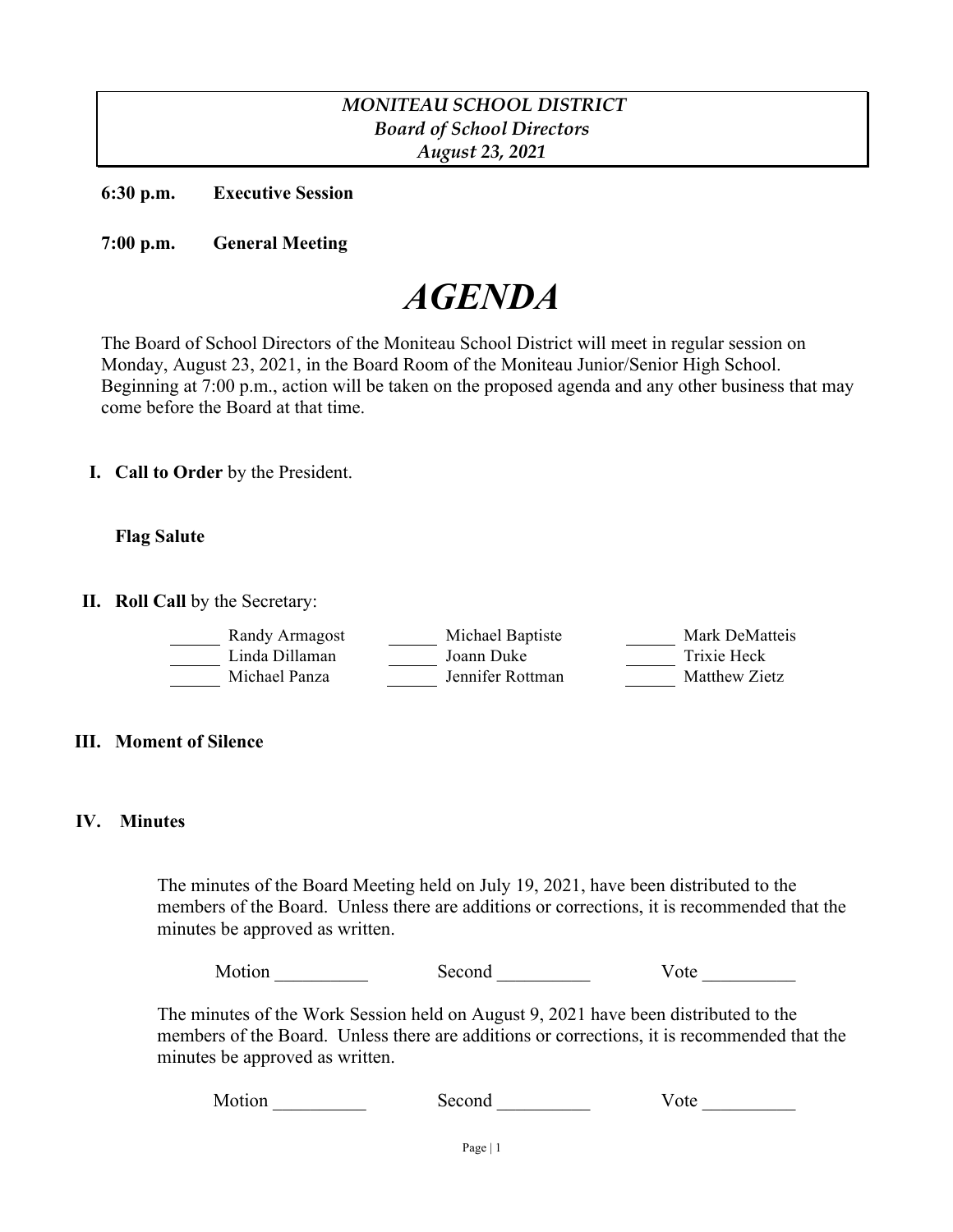# **V. Communications**

#### **A. Public Communications**

#### **B. Reports of Board Sub-Committees**

| Legislative                  | Athletic/Extracurricular Activities |
|------------------------------|-------------------------------------|
| Meet & Discuss               | Finance                             |
| <b>Buildings and Grounds</b> | Vocational/Technical                |
| Curriculum                   | Technology                          |
| Policy                       | Act 48                              |
| Safety                       | Transportation                      |

#### **C. Superintendent's Report** – Mr. Samosky

#### **D. Staff Communications**

# **VI. Old Business- NONE**

#### **VII. Personnel**

Recommend the Board approve:

- 1. Kerri Kengor as the BCIT (Business, Computer, Information Technology) Teacher for the Moniteau School District, step 1 Master's salary schedule effective August 23, 2021, pending receipt of all necessary paperwork.
- 2. Jakquiline Conchilla as a Reading Specialist Teacher for the Moniteau School District, step 1 Master's salary schedule effective August 23, 2021, pending all necessary paperwork.
- 3. Carrie Pletcher as Director of Food Services for the Moniteau School District at a salary of \$48,500.00 Pending receipt of all necessary paperwork.
- 4. Resignation of Carrie Plecher as Work Load Coordinator, pending the approval as Director of Food Service.
- 5. Leah Gatts as a Paraprofessional, pending receipt of all necessary paperwork.
- 6. Kelly Kohlmeyer as the Junior High Competitive Cheerleading Coach.
- 7. Amanda James as a mentor for Trevor Kerr for the 2021-2022 school year.
- 8. The following are volunteers for the 2021-2022 school year, pending receipt of all necessary paperwork.

| Melissa DeMatteis | Competitive Cheer Volunteer  |
|-------------------|------------------------------|
| Christina Outly   | Marching Band/Band Volunteer |
| Amanda Gindhart   | Marching Band/Band Volunteer |
| Chad Funfer       | Marching Band/Band Volunteer |
| Melissa Shearer   | Marching Band/Band Volunteer |
| Laura Leonard     | Marching Band/Band Volunteer |
| Amy Baptiste      | Marching Band/Band Volunteer |
| Clint Hartle      | Marching Band/Band Volunteer |
| Erin Hartle       | Marching Band/Band Volunteer |
| Shelly O'Donnell  | Marching Band/Band Volunteer |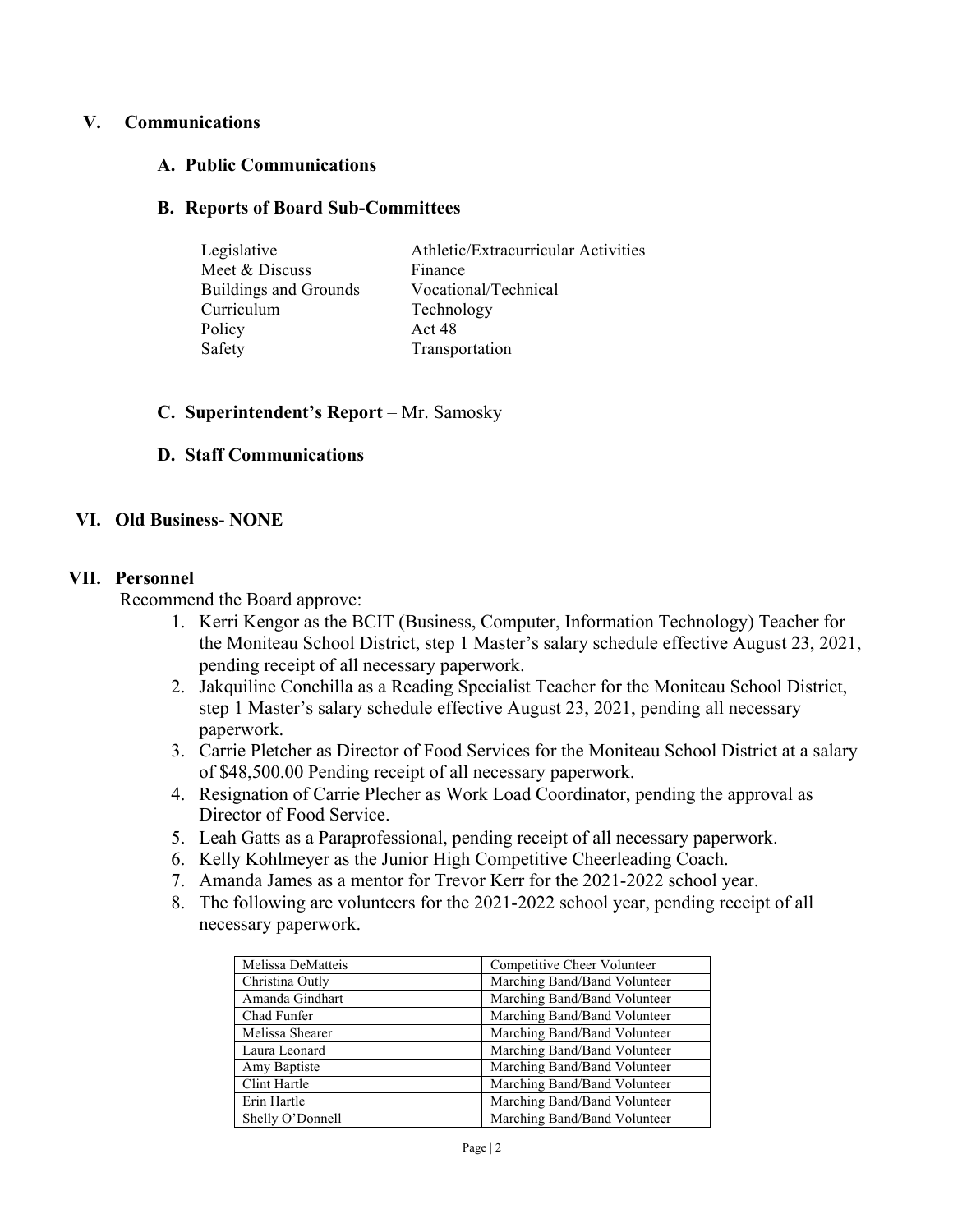| Susan Relihan            | Marching Band/Band Volunteer |
|--------------------------|------------------------------|
| Andrea Magerko           | Marching Band/Band Volunteer |
| Mary Loos                | Marching Band/Band Volunteer |
| Amanda Hunsberger        | Marching Band/Band Volunteer |
| Gregory Heist            | Marching Band/Band Volunteer |
| Janeen Beatty            | Marching Band/Band Volunteer |
| Stephanie Chapman        | Marching Band/Band Volunteer |
| Shawna Wagner            | Marching Band/Band Volunteer |
| Kimberle Benniger        | Marching Band/Band Volunteer |
| Brenda Whalen            | Marching Band/Band Volunteer |
| Amy Brown                | Marching Band/Band Volunteer |
| Leslie Fallen            | Marching Band/Band Volunteer |
| Kristin Anderson         | Marching Band/Band Volunteer |
| <b>Bridgette Collins</b> | Marching Band/Band Volunteer |
| Jennifer Jamison         | Marching Band/Band Volunteer |

9. Virtual Academy Facilitators at Dassa McKinney Elementary for the 2021-2022 school year at a rate of \$500 per grading period.

| Kimberley McBryar | <b>STREAM</b>             |
|-------------------|---------------------------|
| Staci Bettencourt | Library                   |
| Susan Scialabba   | <b>Physical Education</b> |
| David Wingenbach  | Music                     |
| Chad Dillon       | Guidance Counselor        |
| Heidi Wirtner     | Art                       |
| Kristy Hershey    | All Content Areas         |

10. Virtual Academy Facilitators at Moniteau High School for the 2021-2022 school year at a rate of \$500 per grading period.

| Charles Neff     | Kate Markle       |
|------------------|-------------------|
| Jarrod Markle    | Jeremy Borkowski  |
| Pamela Robinson  | Lauren Nussbaumer |
| Zachary Hefferan | Kristen Donelson  |
| Amanda Miner     | Zoe McDowell      |
| Christina King   | Kerry Kengor      |
| Laura Kleemook   |                   |

|        | Recommend the Board approve the Personnel Items: |      |
|--------|--------------------------------------------------|------|
| Motion | Second                                           | Vote |

#### **VIII. Conference Request**

Recommend the Board approve:

- 1. Peg Burdick and the Food Service Director to the *Food Service Conference & Exhibits* in Spooky Nook Sports, Manheim, PA on October 21-22, 2021 at a cost of \$1,481.64 to the district.
- 2. Peg Burdick, Luke Kunkel and Jeff Campbell to the *Facilities, Transportation and Safety Conference* in Lancaster Marriott & Convention Center, Lancaster, PA on November 4-5, 2021 at a cost of \$1,927.62 to the district.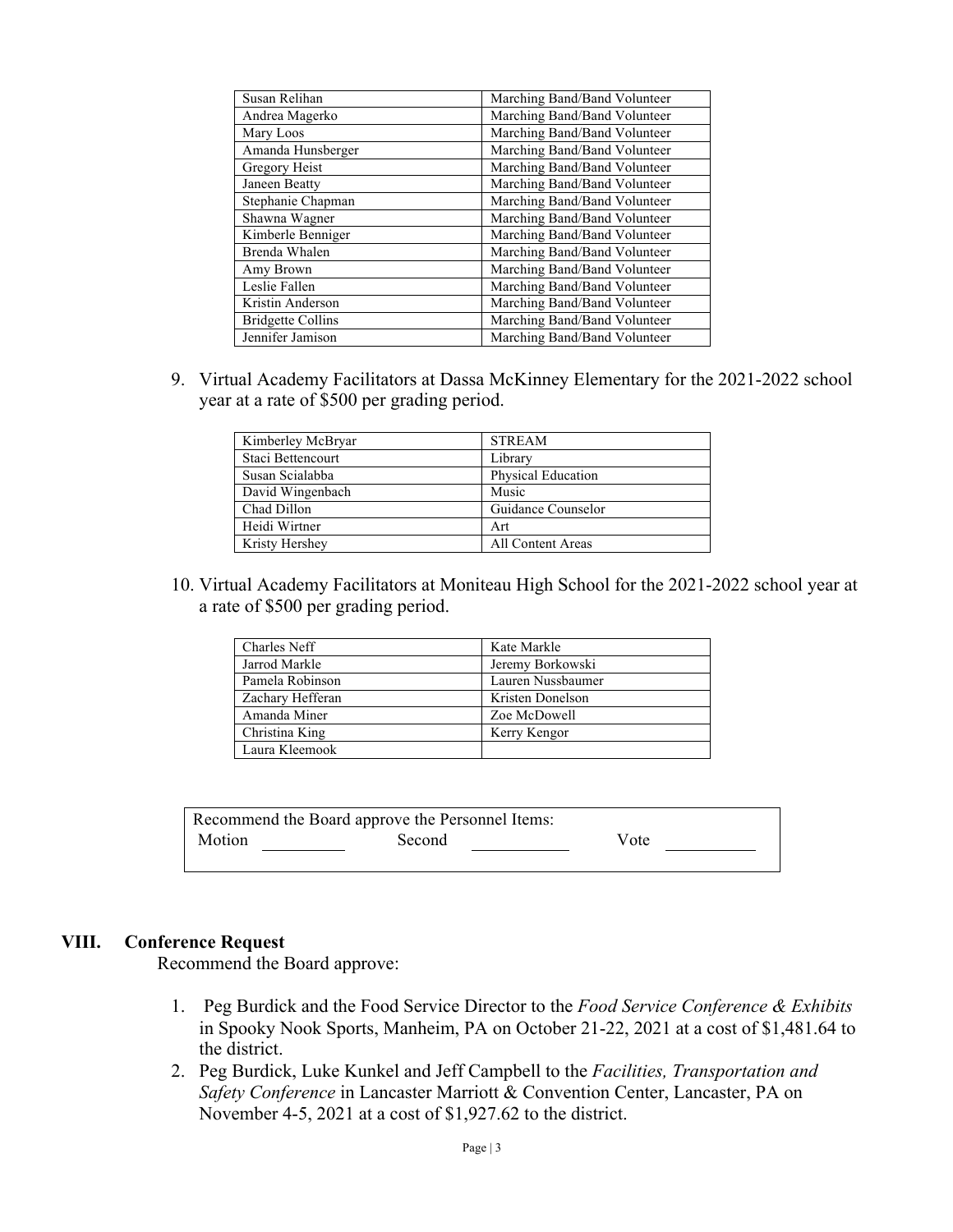3. Thomas Samosky, Dustin Thompson, Aubrie Schnelle, David DiCaprio, Christine King and ELA Teacher at Dassa to the *PA Leadership: Providing Equitable Access Through Analysis Training* at Clarion University, Clarion, PA on October 6, 2021, November 3, 2021, December 16, 2021 and December 17, 2021 at the cost of \$1,662.20 to the district.

| Recommend the Board approve Conference Request Items: |        |      |  |
|-------------------------------------------------------|--------|------|--|
| Motion                                                | Second | Vote |  |

# **IX. Field Trip Request**

Recommend the Board approve:

- 1. Approximately 60 band members and dance and drill to Butler Band Festival at Butler High School, Butler, PA on September 29, 2021 at a cost of \$460 to the district.
- 2. Approximately 10 vocal students members to Westminster College, New Wilmington, PA on September 30, 2021 for Honors Choir Auditions at a cost of \$100 to the district.
- 3. Approximately 70 band members and dance and drill to Grove City Homecoming Parade, Grove City, PA on October 9, 2021 at a cost of \$360 to the district.
- 4. Approximately 35 FFA members to FFA Career Development at the Lawrence County Fairgrounds, New Castle, PA on October 14, 2021 at a cost of \$430 to the district.
- 5. Approximately 70 band members and dance and drill to Slippery Rock University Homecoming Parade, Slippery Rock, PA on October 16, 2021 at a cost of \$360 to the district.
- 6. Approximately 16 FFA members to Benezette Elk Visitors Center, Benezette, PA on October 22, 2021 at a cost of \$100 to the district.
- 7. Approximately 2 vocal students to Westminster College, New Wilmington, PA on October 28-30, 2021 for Honors Choir at a cost of \$350 to the district.
- 8. Approximately 15 FFA Students to New Castle School of Trades, New Castle, PA on November 8, 2021 at a cost of \$100 to the district.
- 9. Approximately 3 band students to Westminster College, New Wilmington, PA on November 9, 2021 for Honors Band Auditions at a cost of \$240 to the district.
- 10. Approximately 70 band students and dance and drill to Butler Veterans Day Parade, Butler, PA on November 11, 2021 at a cost of \$435 to the district.
- 11. Approximately 70 band students and dance and drill to Butler Light Up Night Parade, Butler, PA on November 27, 2021 at a cost of \$435 to the district.
- 12. Approximately 3 band students to Westminster College, New Wilmington, PA for Honors Band on December 2-4, 2021, at a cost of \$340 to the district.

| Recommend the Board approve Field Trip Request Items: |        |      |
|-------------------------------------------------------|--------|------|
| Motion                                                | Second | Vote |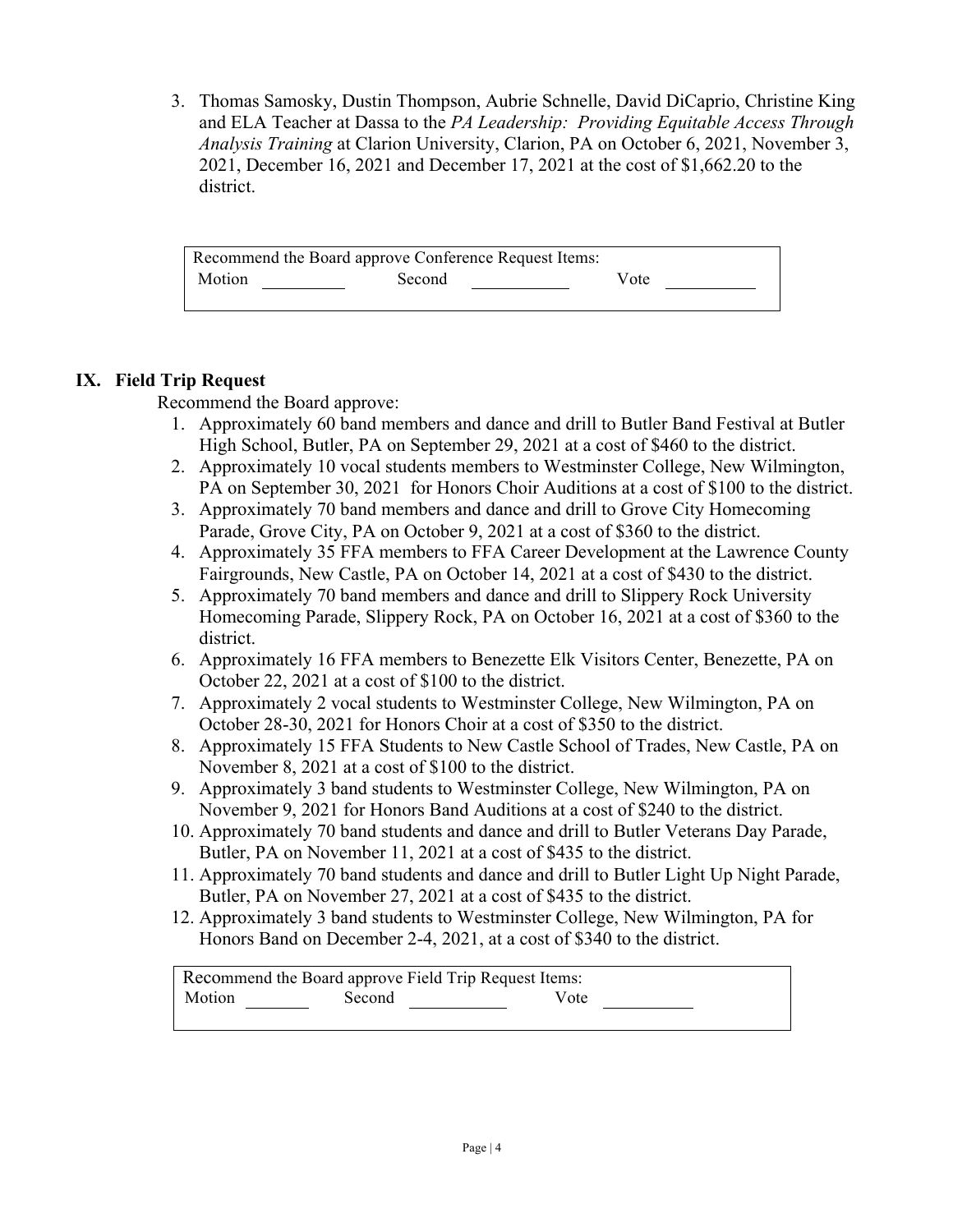# **X. Miscellaneous New Business**

Recommend the Board approve:

- 1. The updated ARP ESSER Health and Safety Plan Guidance and Template.
- 2. Butler Medical Providers for the 2021-2022 school year.
- 3. The donation of a Juniper Trumpet to the Moniteau School District from Mr. David Kay.
- 4. The donation of \$2000 to the Moniteau School District from Mr. Joseph Marshall for grow lights to support the Greenhouse Project.

|        |        | Recommend the Board approve Miscellaneous New Business Items: |  |
|--------|--------|---------------------------------------------------------------|--|
| Motion | Second | Vote                                                          |  |

# **X. Finances**

Recommend the Board Approve:

1. Recommend acceptance of the Financial Reports pending final audit.

| Financial Reports as of:                                 | June 30, 2021      |
|----------------------------------------------------------|--------------------|
| General Fund - First National Bank                       | \$<br>5,765,939.66 |
| Pennsylvania Local Government<br><b>Investment Trust</b> | 3,143.74           |
| <b>Total General Fund</b>                                | \$<br>5,769,083.40 |
| Payroll Fund - First National Bank                       | \$                 |
| <b>Capital Projects Fund</b>                             | \$<br>950.54       |
| Principal's / Student Body Fund - Secondary              | \$<br>17, 147. 11  |
| Principal's/ Student Body Fund - Elementary              | \$<br>28,706.63    |
| Athletic Fund                                            | \$<br>6.127.73     |
| Food Service Fund                                        | \$<br>251,447.80   |
| <b>Electronic Payments for Month Ended</b><br>7/21/2021  | 316,028.70         |

2. Recommend approval of payment of bills, pending final audit in the amount of \$951,364.56. This total consists of \$141,764.15 in pre-paid July 2021 bills, \$316,028.70 in July 2021 Electronic Disbursements and \$57,574.00 for 2020-2021 and \$435,997.71 for 2021-2022 in August Bills.

| Recommend the Board approve the Conference Requests Items: |        |      |  |
|------------------------------------------------------------|--------|------|--|
| Motion                                                     | Second | Vote |  |